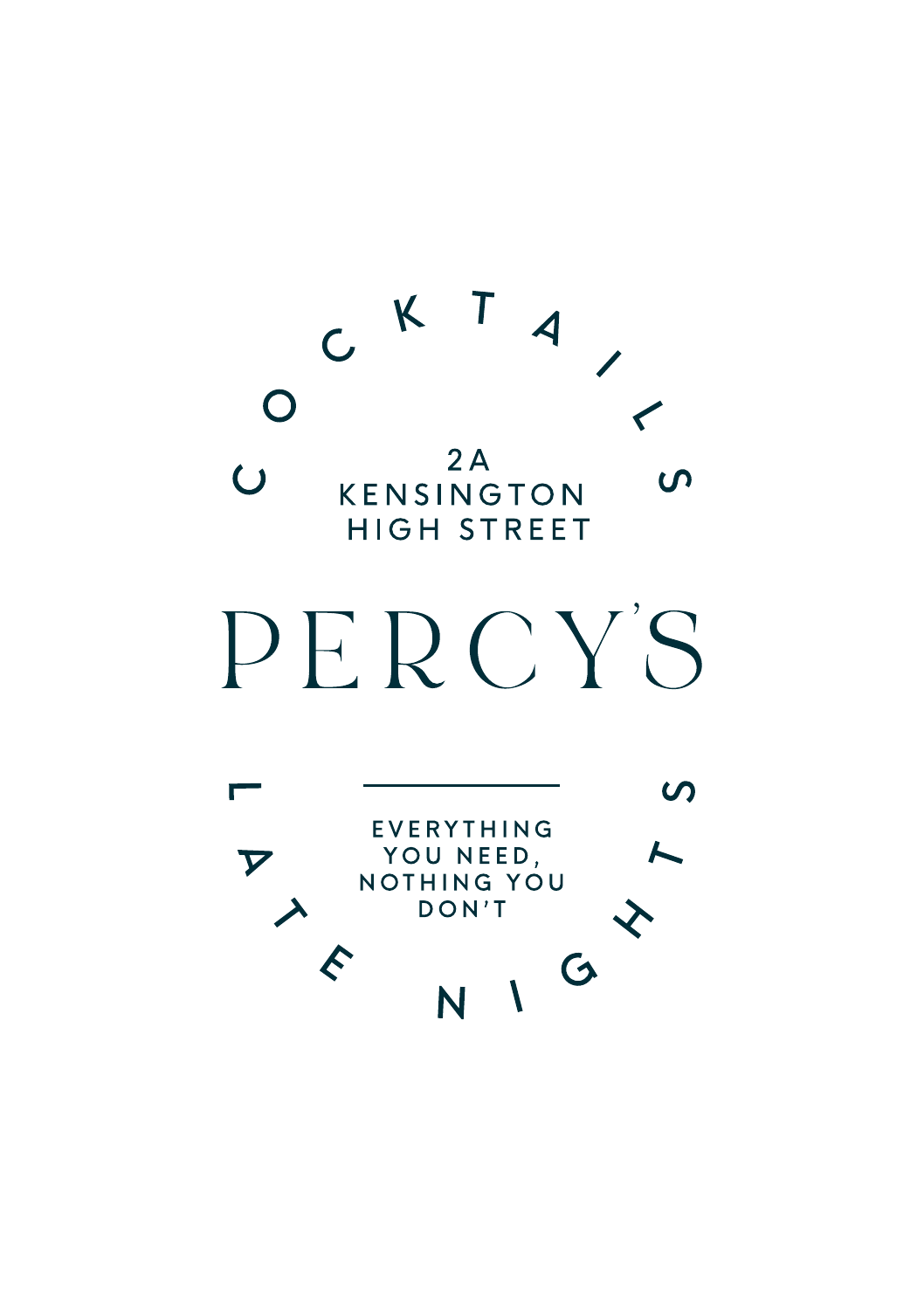### SNACKS

| <b>JERBA OLIVES VEIGF</b><br>Harissa green Chalkidiki & Purple Volos olives |     |  |
|-----------------------------------------------------------------------------|-----|--|
| <b>SMOKED ALMONDS VE</b><br>Roasted smoked almonds                          |     |  |
| <b>FRIES VEIGF</b><br>Skin on, salted                                       | 4.5 |  |

FOOD

 $\overline{O}$ 

 $\bigcirc$ 

 $\blacksquare$ 

#### TIPPLES POURED, PROVISIONS IN THE PANTRY & A NEEDLE ON THE RECORD.

WELCOME TO PERCY'S.

#### STONE BAKED PIZZA

| MARGHERITA VIVE*IGF*<br>Mozzarella, oregano & tomato                                            |    |
|-------------------------------------------------------------------------------------------------|----|
| PEPPERONI & OLIVE GF*<br>Pepperoni, volos olives, mozzarella & tomato                           | 10 |
| <b>ANCHOVY &amp; CAPERS GF*</b><br>Cured anchovies, capers, mozzarella & tomato                 | 10 |
| PLANT 'NDUJA & ARTICHOKE VE   GF*<br>Plant based spicy sausage, artichokes, mozzarella & tomato | 10 |

O PERCYSLONDON

Mr. Percy

GF GLUTEN FREE GF\* GLUTEN FREE AVAILABLE AVAILABLE VE VEGAN VE\* VEGAN OPTION

V VEGETARIAN

Please always inform your ser ver of any allergies or intolerances before placing your order. not all ingredients are listed on the menu and we cannot guarantee the total absence of allergens.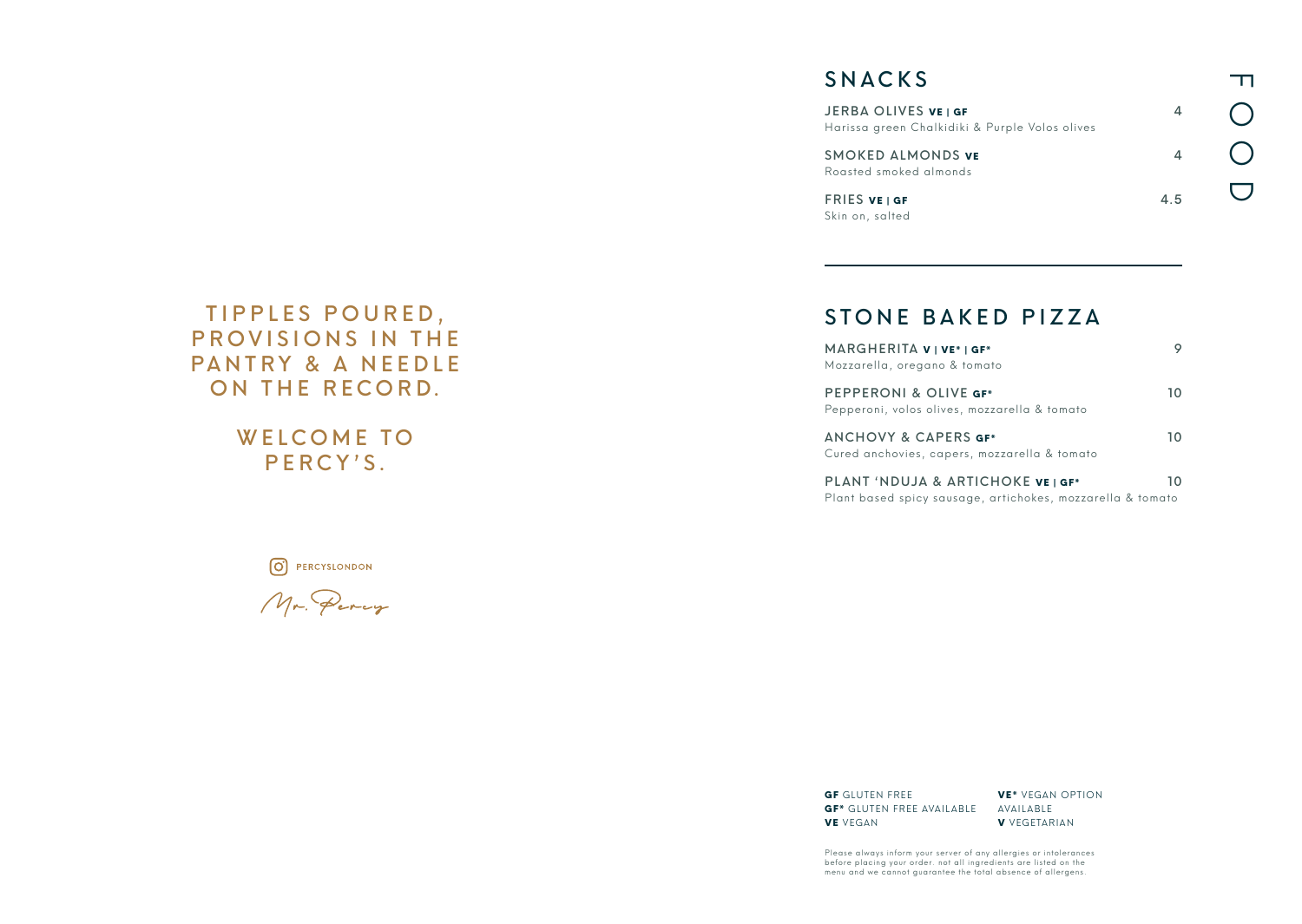# HOUSE COCKTAILS

| <b>MANGO NEGRONI</b><br>Ciroc Vodka, Aperol & Mango Liqueur                                                              | 12       |
|--------------------------------------------------------------------------------------------------------------------------|----------|
| <b>PASSIONFRUIT SOUR</b><br>Passoa, Lemon, Sugar & Miracle Foamer                                                        | 10.5     |
| LAVENDER COLLINS<br>Villa Ascenti Italian Gin, Lavender, Lemon & Fever-Tree<br>Soda                                      | 13       |
| <b>TROPICAL OLD FASHIONED</b><br>Twin Fin Pineapple & Grapefruit Rum, Bacardi Coconut<br>Rum, Pineapple & Orange Bitters | 11.5     |
| <b>BERRY FIZZ</b><br>Ciroc Red Berry Vodka, Raspberry, Lemon & Prosecco                                                  | 11       |
| CHILLI & ELDERFLOWER MARGARITA<br>El Jimador Blanco Tequila, St. Germain Elderflower<br>Liqueur, Lime & Chilli           | 13       |
| <b>SODA &amp; SPICE Alcohol Free</b><br>Seedlip Spice 94, Passionfruit & Fever-Tree Soda                                 | $10^{-}$ |
| PERCY'S PUNCH Alcohol Free<br>Cranberry, Pineapple, Orange, Blackberries,<br>Orgeat & Fever-Tree Ginger Ale              | 8        |

Mr. Percy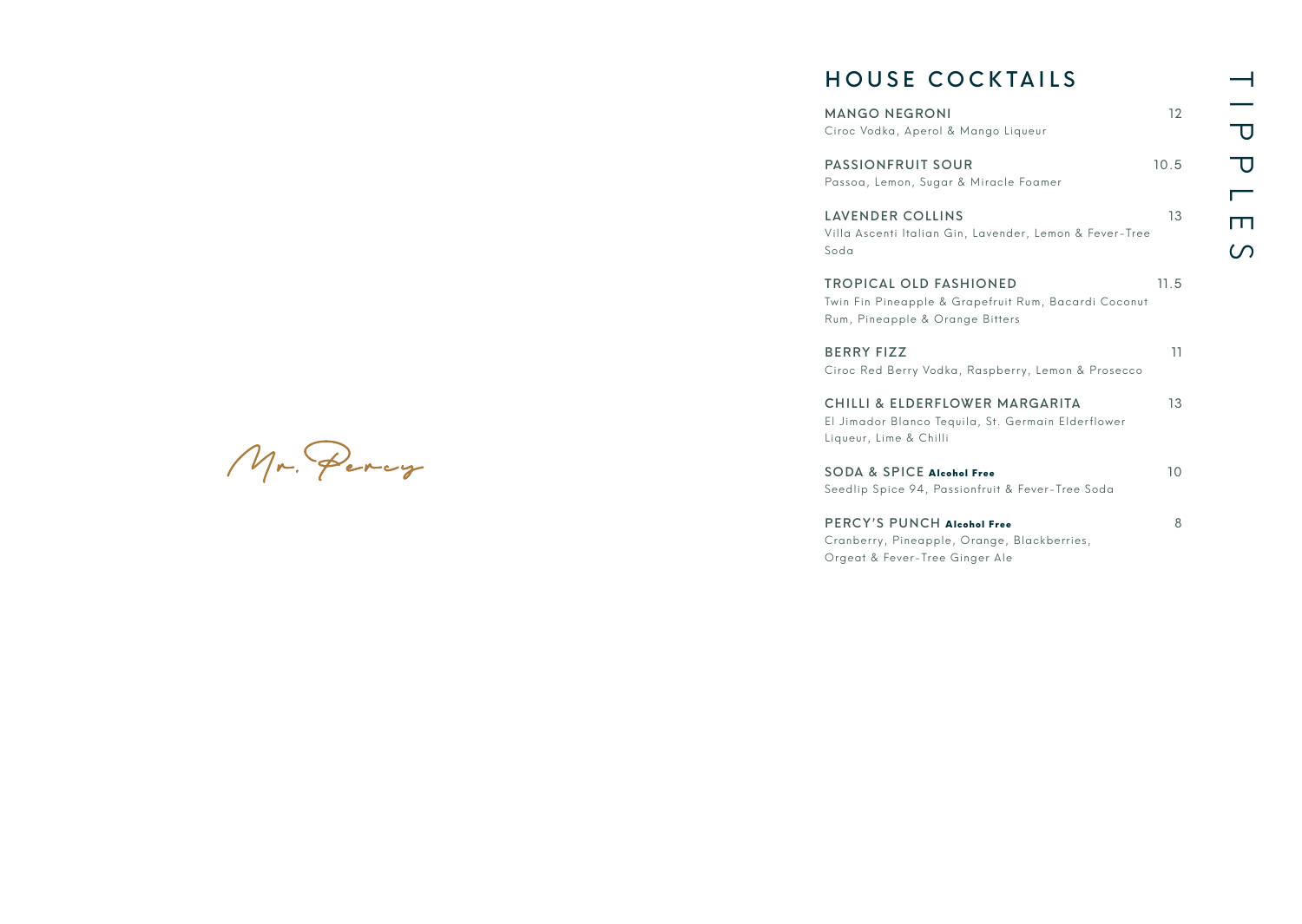## CLASSIC COCKTAILS

| <b>COSMOPOLITAN</b><br>Ketel One Citroen Vodka, Cointreau, Cranberry & Lime    | 10 |
|--------------------------------------------------------------------------------|----|
| STRAWBERRY DAIQUIRI<br>Bacardi Carta Blanca Rum, Strawberry & Lime             | 10 |
| <b>OLD CUBAN</b><br>Duppy Share Aged Rum, Lime, Mint & Champagne               | 14 |
| PISCO SOUR<br>ABA Pisco, Lime, Sugar & Miracle Foamer                          | 12 |
| <b>MAI TAI</b><br>Duppy Share Spiced Rum, Orange Curacao,<br>Orgeat & Lime     | 10 |
| <b>CAIPIRINHA</b><br>Velho Barreiro Cachaca, Sugar & Lime                      | 10 |
| <b>PALOMA</b><br>El Jimador Blanco Tequila, Lime &<br>Two Keys Grapefruit Soda | 10 |
| <b>DARK &amp; STORMY</b><br>Goslings Dark Rum, Lime & Fever-Tree Ginger Beer   | 13 |

#### More classics available on request

| SOIRÉE PARTY<br><b>STARTERS</b>                                  |   |
|------------------------------------------------------------------|---|
| Fancy a little something to get this soirée started?             |   |
| <b>PEACHES &amp; CREAM</b><br>Baileys, Peach Liqueur & Grenadine | h |
| <b>GODFATHER</b><br>Jack Daniels & Amaretto                      | 5 |
| <b>TIRAMISHOT</b><br>Kahlua, Frangelico & Baileys                |   |

**Medicine**

**Cabinet**

FROM 5PM - 10PM WE OPEN OUR MEDICINE CABINET OF COCKTAILS & TIPPLES

| <b>MARTINEZ</b><br>Tanqueray flor de Sevilla Gine, Belsazar Red,<br>Luxardo Maraschino Liqueur & Orange Bitters |                         | 14 |
|-----------------------------------------------------------------------------------------------------------------|-------------------------|----|
| <b>SWEET MANHATTAN</b><br>Bulleit Bourbon, Belsazar Red & Bitters                                               |                         | 14 |
| <b>SAZERAC</b><br>Sassy Calvados, Bulleit Rye Whisky, Sugar,<br>Absinthe & Peychaud's Bitters                   |                         | 14 |
| <b>WET MARTINI</b><br>Malfy con Limone Gin, Noilly Prat Vermouth,<br>Absinthe & Orange Bitters                  |                         | 14 |
| <b>EL PRESIDENTE</b><br>Duppy Share Aged Rum, Belsazar White, Orange<br>Curacao, Grenadine & Orange Bitters     | 14 / Bottle to Share 50 |    |
| <b>BOULEVARDIER</b><br>Bulleit Bourbon, Campari & Belsazar Red                                                  | 14 / Bottle to Share 50 |    |
| <b>FEMME FATALE</b><br>Chase Pink Grapefruit Gin, Belsazar Rose &<br>Blackcurrant                               | 14 / Bottle to Share 50 |    |
| <b>BOTTLES TO SHARE FOR 4</b>                                                                                   |                         |    |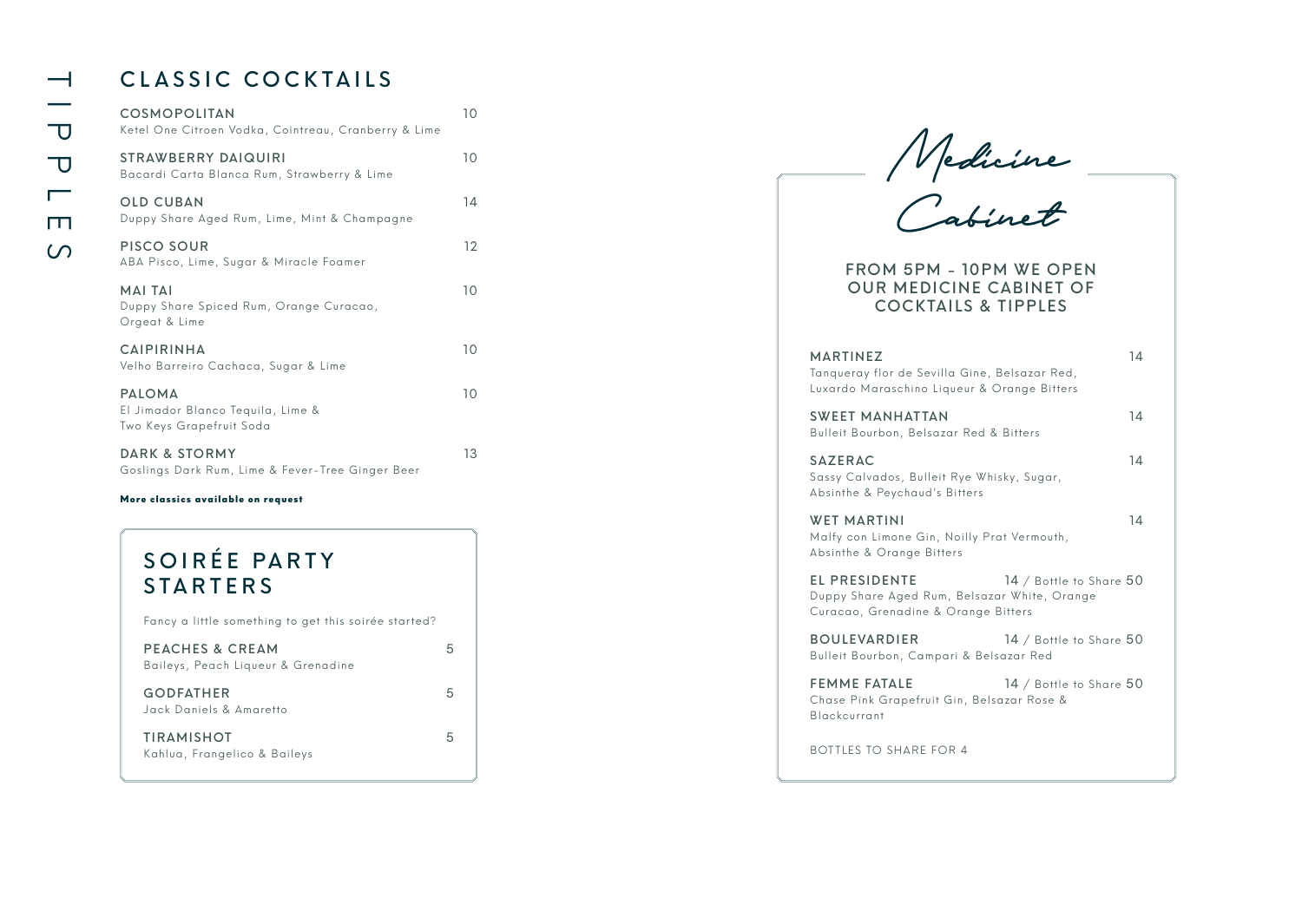# SPARKLING 125ml / Bottle

| Ca' di Alte Prosecco Spumante                              | 7.75 / 35             |
|------------------------------------------------------------|-----------------------|
| <b>Extra Dry NV</b> Veneto, Italy                          | Magnum 70             |
| Cuvée Brut, Piper-Heidsieck<br>Champagne, France           | 11 / 70<br>Magnum 140 |
| Rosé Sauvage, Piper-Heidsieck<br>Champagne, France         | 85                    |
| Dom Perignon 2010, Epernay<br>Champagne, France            | 220                   |
|                                                            |                       |
| WHITE                                                      | 175ml / Bottle        |
| Familia Castaño Organic Macabeo 2020<br>Murcia, Spain      | 6.9 / 26              |
| Ribbonwood Sauvignon Blanc<br>Marlborough, New Zealand     | 7.9 / 34              |
| Franz Haas Pinot Grigio 2020<br>Trentino-Alto Adige, Italy | 9.8 / 42              |

Wieninger Riesling 2018 15 Vienna, Austria

| <b>ROSÉ</b>                                                          | 175ml / Bottle  |
|----------------------------------------------------------------------|-----------------|
| Luberon Rosé, Famille Perrin<br>Southern Rhône, France               | 7.75 / 32       |
| Château du Rouët 'Estérelle' Rosé 2020<br>Côtes de Provence, France  | 40<br>Magnum 80 |
| 'Rosa dei Frati' 2020, Ca' dei Frati<br>Lombardia, Italy             | 45              |
| <b>RED</b>                                                           | 175ml / Bottle  |
| Familia Castaño Organic<br>Monastrell 2020 Murcia, Spain             | 6.9 / 26.5      |
| Casa Ferreirinha 'Papa Figos' Tinto 2019 7.8 / 34<br>Douro, Portugal |                 |
| Izadi Rioja Reserva 2017 Rioja, Spain                                | 42              |
| 'Copper Pot' Pinot Noir Western Cape, South Africa                   | 47              |

| SAKE                                             | 720ml |
|--------------------------------------------------|-------|
| NV Yuzu Sake, KEIGETSU<br>Köchi Prefecture Japan | 59    |

 $\frac{\&}{Z}$ WINES  $\overline{\mathbf{m}}$ 

 $\circ$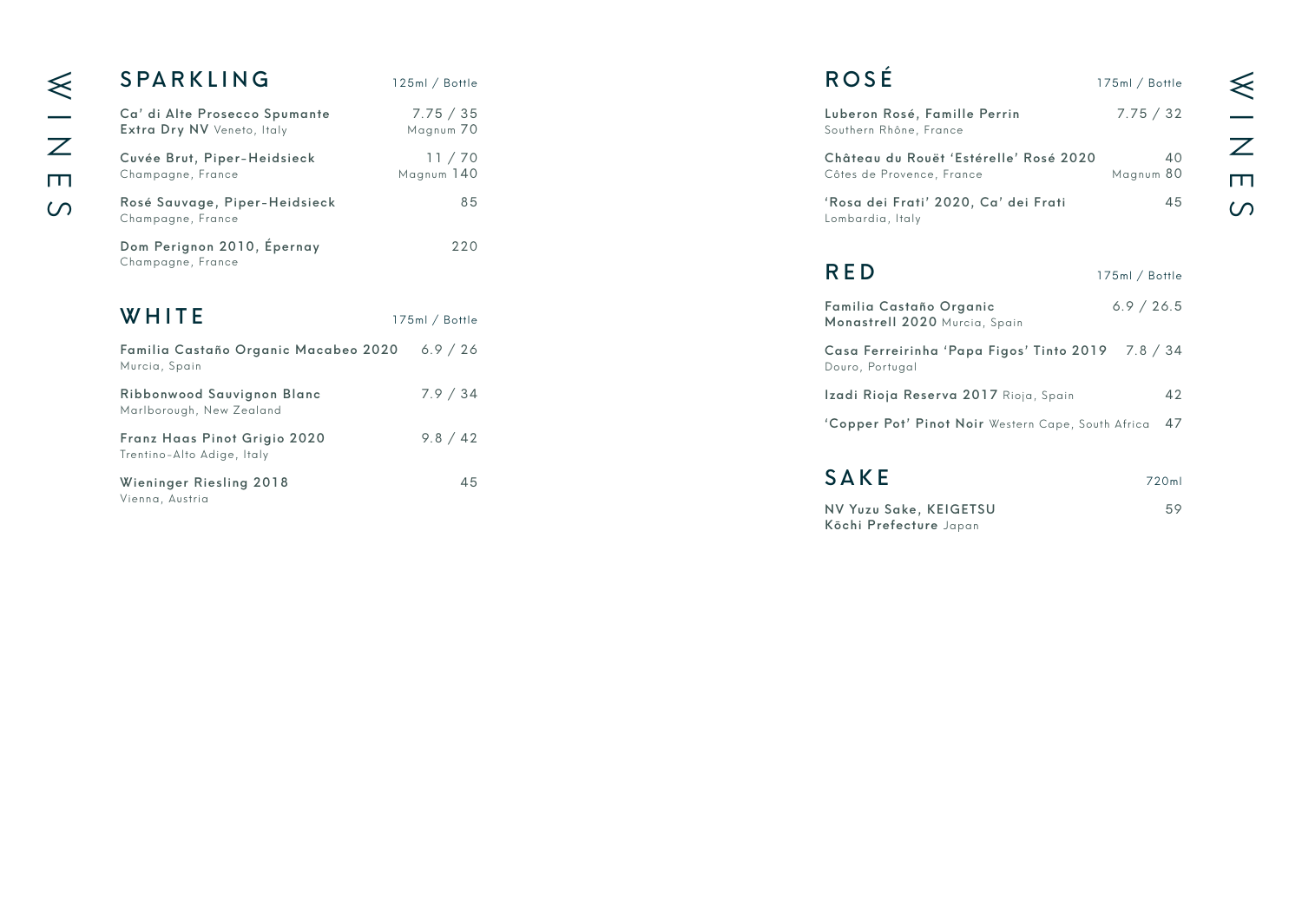G&T' S

| <b>TANQUERAY ROYALE</b><br>Fever-Tree Lemon Tonic, Blueberries & Raspberries             | 10 |
|------------------------------------------------------------------------------------------|----|
| <b>BULLDOG</b><br>Fever-Tree Aromatic Tonic, Lime & Black Pepper                         | 10 |
| HAYMAN'S EXOTIC CITRUS<br>Fever-Tree Mediterranean Tonic, Lemon & Mint                   | 11 |
| <b>SEEDLIP GARDEN 108 Alcohol Free</b><br>Fever-Tree Elderflower Tonic, Thyme & Cucumber | 10 |
| <b>SOFTS</b>                                                                             |    |
| COCA COLA<br>Regular / Zero / Diet                                                       | З  |
| FFVFR-TRFF TONICS & SODAS                                                                | 25 |

|                                                           | .   |
|-----------------------------------------------------------|-----|
| Ginger Beer / Ginger Ale / Lemonade / Tonics / Sodas      |     |
| RED BULL<br>Original / Sugar Free / Tropical / Watermelon | 3.5 |
|                                                           |     |

#### BOTTLED BEERS

| <b>CAMDEN HELLS</b> Lager, Camden 4.6%                 | 5.5  |  |
|--------------------------------------------------------|------|--|
| <b>CAMDEN PALE</b> Pale Ale, Camden 4%                 | 5.25 |  |
| <b>CORONA EXTRA</b> Lager, Mexico 4.5%                 | 5.25 |  |
| PRAVHA Lager Czech Republic 4%                         | 5.25 |  |
| BLUE MOON Wheat Beer, Colorado 5.4%                    | 5.25 |  |
| MODELO ESPECIAL Lager, Mexico 4.5%                     | 5.5  |  |
| STELLA ARTOIS GF Lager, Belgium 4.8%                   | 5.25 |  |
| LUCKY SAINT Low ABV Unfiltered Lager, Germany 0.5% 5.5 |      |  |
| BECKS BLUE Alcohol Free Lager, Germany 0.05%           | 4.5  |  |

#### LOW CALORIE

| <b>PRIME TIME</b> London                                |     |
|---------------------------------------------------------|-----|
| Low Calorie Lager $VE$   GF 4.2%                        | 5.5 |
| Caffeine Infused Low Calorie Lager $VE$   GF 4.2% $5.5$ |     |

## BOTTLED CIDERS

| <b>ASPALL CYDER Suffolk 5.5%</b>                                                               | 57   |
|------------------------------------------------------------------------------------------------|------|
| REKORDERLIG 500ml Stockholm 4%<br>Strawberry & Lime / Watermelon-Citrus /<br>Mango & Raspberry | 5.95 |
|                                                                                                |      |

#### CRAFT CANS

JUBEL Cornwall

| Craft Lager cut with Elderflower $VE$ (GF 4%)  | 5.5 |
|------------------------------------------------|-----|
| Craft Lager cut with Peach $VE \mid GF \, 4\%$ | 5.5 |

BEER

G&T'S & SOFTS  $\Omega$  $\bigcirc$  $\Box$  $\overline{\phantom{0}}$ 

 $\circ$ 

 $\infty$ 

 $\Omega$ 

 $\infty$  $\overline{\phantom{0}}$  $\sim$  $\circ$